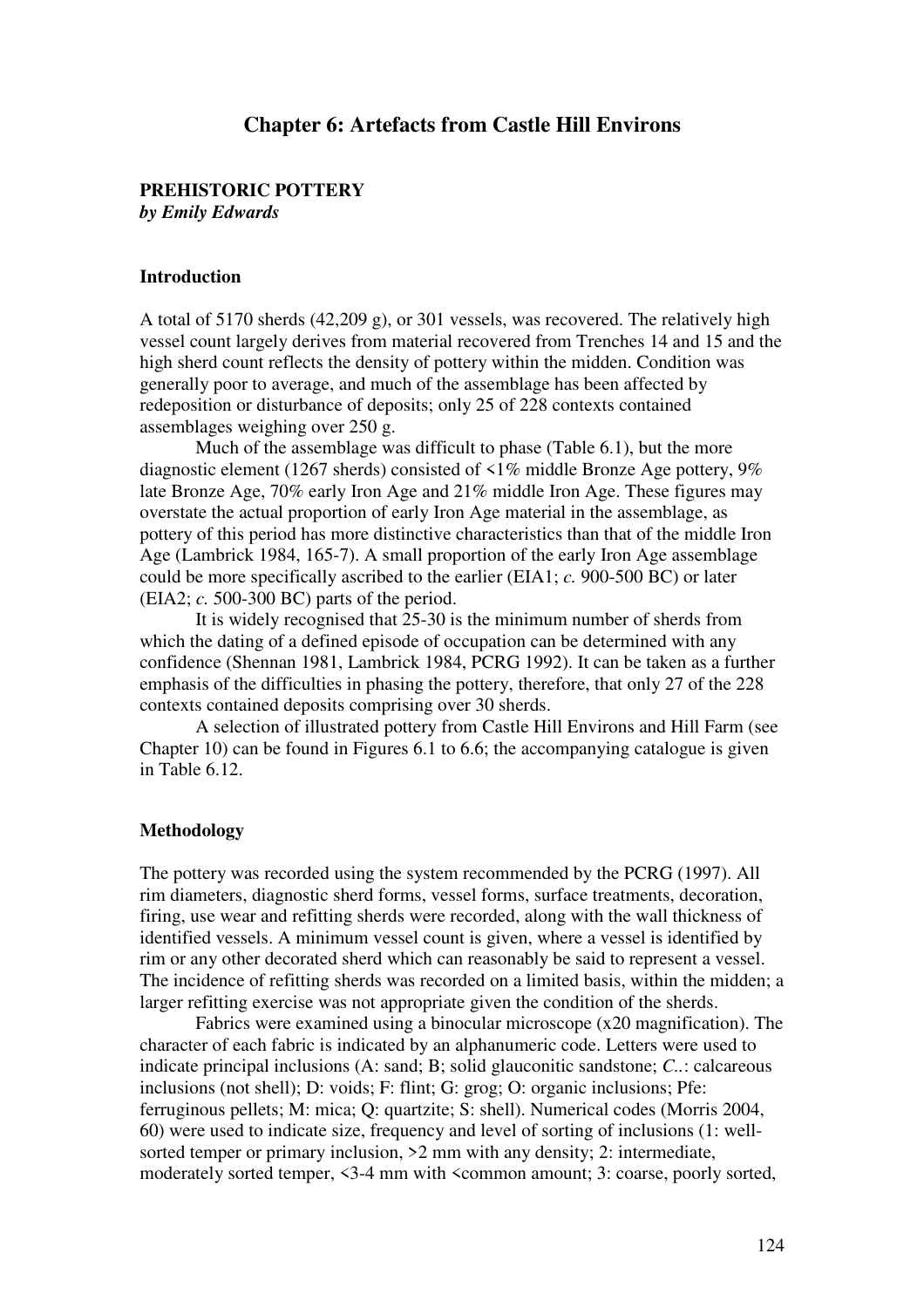usually 5 mm or more and at least a common amount; 4: fine to intermediate; 5: intermediate to coarse).

## **Fabrics**

The geology of the area consists largely of First Terrace gravels (British Geological Survey, 1: 50,000 Solid and Drift series, Sheet 254; Corser 1981), fringed by alluvial floodplain deposits. Nearby, the Wittenham Clumps sit on fourth gravel terrace deposits, Lower Chalk and Glauconitic Marl, whilst the village of Little Wittenham is situated on Gault Clay, on the edge of the Upper Greensand.

The wealth of resources from which potting materials could be procured is reflected in the number of fabric types used to manufacture the pottery. An enormous variety of fabrics (103) is present, the majority of which contained shell, quartzite or sand (Table 6.2).

A number of the inclusion types present in the fabrics are common locally but are also ubiquitous within central southern England. It does not necessarily follow that the pottery is all locally made, therefore, especially as certain vessel types have non-local parallels. The red coated, globular bowls, for example, are a type very commonly found in Hampshire and Wiltshire, and heavy mineral analysis has found a single common source at Compton Chamberlain on Salisbury Plain (Williams and Wandibba 1984). The very fine, black clay used for the manufacture of these examples is similar to that used to manufacture the Wittenhams examples.

### **Procurement of resources: clays**

The pottery shows the same range of fabrics as the Hill Farm and Castle Hill assemblages, in that much contained small pebbles, ferruginous pellets and other detritus consistent with a gravel clay source (Table 6.3). Many of the fabrics contained very mixed combinations of fine and coarse inclusions.

There was an increase of 22% compared to Castle Hill in the utilisation of fine sandy potting clays. This is likely to reflect the different chronological profiles of the two assemblages (Table 6.4). These fine fabrics probably derived from the local Gault, which consists of a compact, grey-brown silty clay, often containing lumps of fine grained sandstone.

A small proportion of the assemblage was represented by sherds manufactured from a calcareous clay which may derive from the Chalk Marl deposits. A third clay, with coarse fossil shell inclusions, appears to have been used exclusively for the manufacture of T-rim jars. This could be derived from river bed clays, the parent source of which are Jurassic. Alternatively, it may derive from non-local Jurassic clay beds.

### **Procurement of resources: inclusions**

The fabrics containing lumps of fine-grained sandstone are characteristic of the locality and derive from the Upper Greensand. It is very likely that the quartzite fabrics were manufactured from crushed and added quartzite Terrace Gravel pebbles, but it is not necessarily the case that these all derived from local sources, as quartzite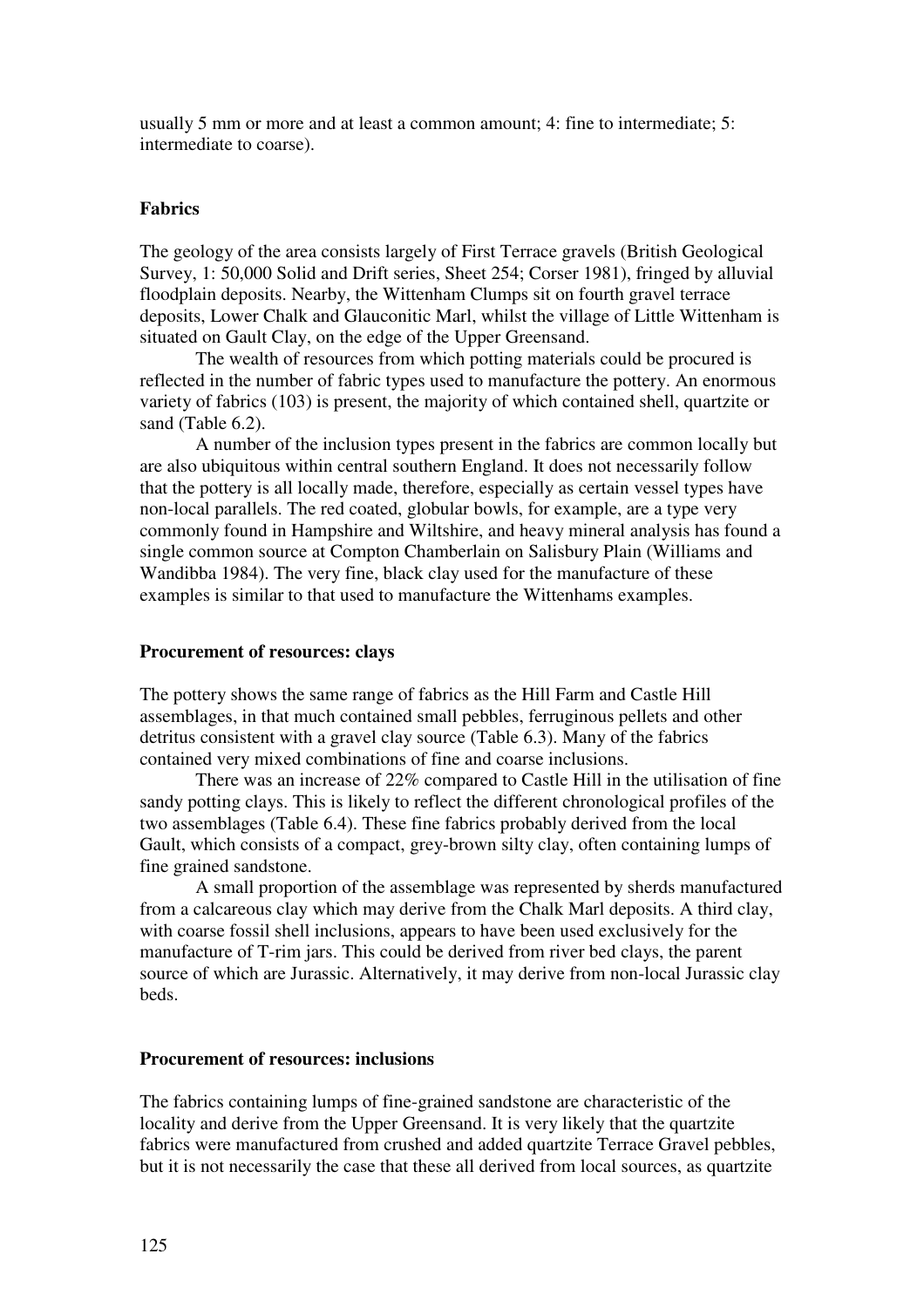fabrics are ubiquitous at late Bronze Age sites in the Upper Thames Valley. The flinttempered sherds may have been imported, as although flints have been noticed in the local gravel, they are not common. The sands (both quartzitic and glauconitic) are present within the local geology and may either be naturally occurring or added.

## **Forms**

A total of 148 vessels could be allocated to a form type (Table 6.5). The form series follows the vessel classification from Ashville, Abingdon (DeRoche 1978), with additions. Suffix 0 denotes a form which is not sufficiently distinct to be assigned to a subdivision of its class. The condition of the material prevented any study of rim diameter ranges.

The relationships between form and fabric are summarised by Tables 6.6 and 6.7. The extent to which finer fabrics dominate the assemblage is apparent. The B1 jars were manufactured from flint, quartzite and sand fabrics, whilst the bowls were made from a much more restricted range of fabrics. A close association between coarse shell fabrics and the A3 jars can be seen.

### **Surface treatment**

Seven different types of surface treatment were observed, with rough smoothing practised most often (Tables 6.8 and 6.9). A higher proportion of the assemblage was either smoothed or burnished than in the assemblage from Castle Hill. This difference may be explained by the higher numbers of highly decorated earliest Iron Age bowls and middle Iron Age fine ware vessels within the assemblage. Red-coated sherds accounted for 2 % of the assemblage. Where vessel form could be assigned, red coating was restricted to C2A type bowls.

## **Decoration**

Only 59 vessels (19%) were decorated (Table 6.10). The prevalence of All Canning style decorated bowls is reflected in the high vessel counts for incised and grooved designs, although other techniques typical of ubiquitous early Iron Age coarse wares were also noted. Decoration was noted on seven middle Iron Age vessels; the techniques within this phase comprised a variety of motifs created by grooved lines, dots, and stamp or tool impressions. The similarity of the early and middle Iron Age decoration did, in some cases, make precise dating difficult. The recovery of one Chinnor/Wandlebury style decorated bowl from the midden created additional difficulties, in that certain motifs are shared by the All Cannings Cross and Chinnor/ Wandlebury styles.

## **Evidence for vessel function**

Evidence of use was noted on 53 sherds and consisted of charred residue (mostly on the inside faces of body sherds) and calcareous deposits. Such calcareous deposits were noted on the inside of a hole drilled through a base sherd from context 15137.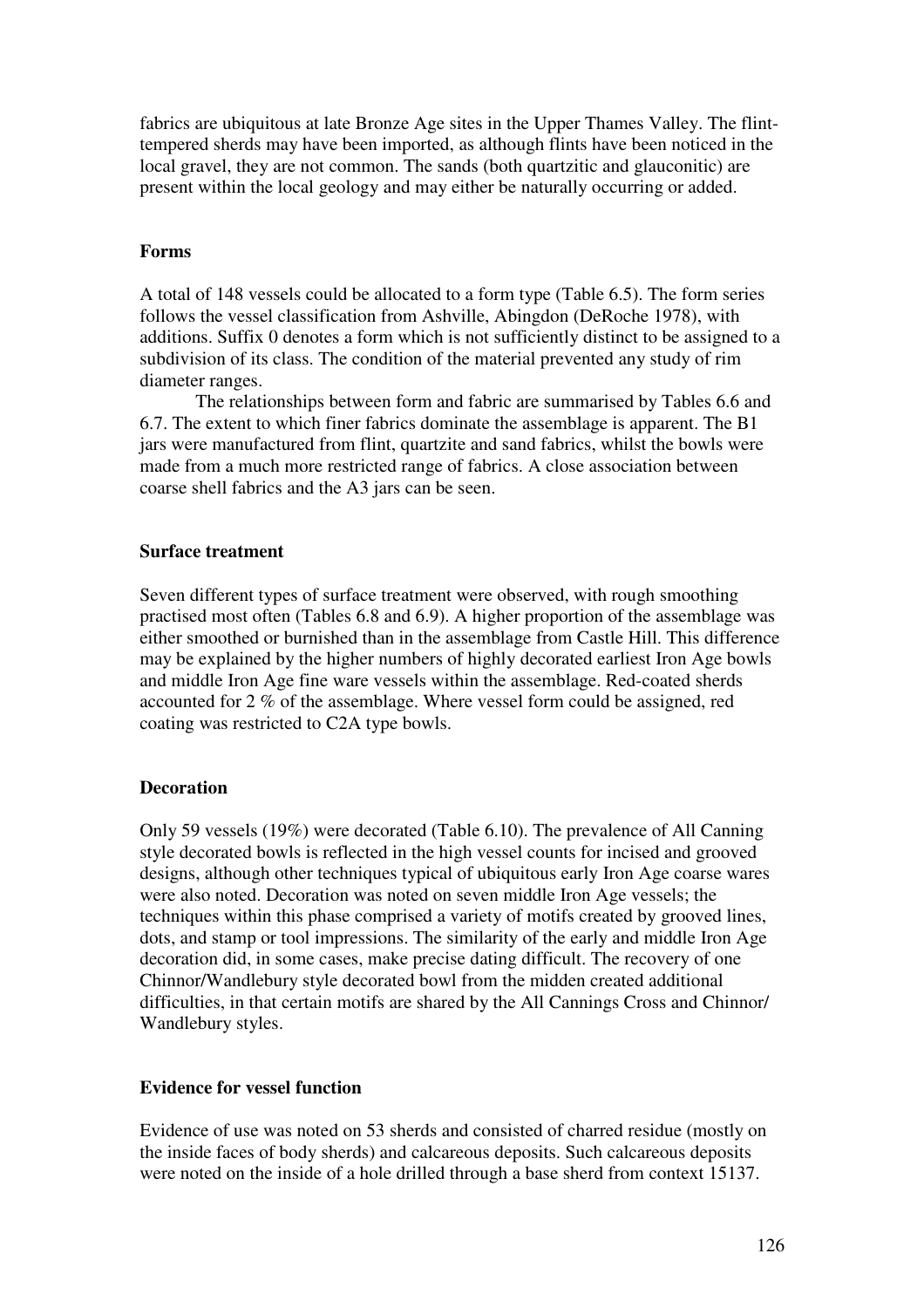The distribution of sherds bearing such evidence of use was relatively even within each trench.

**Discussion of ceramics by phase** 

## *Middle Bronze Age*

One flint-tempered body sherd (5 g) recovered from middle Iron Age ditch 15016 has been dated on the grounds of fabric to the middle Bronze Age (c.f. Table 6.3).

## *Late Bronze Age*

A total of 118 sherds (1137 g) of late Bronze Age pottery was recovered. Most came from Trench 14, with smaller amounts from Trenches 13, 15 and 19. The material consisted largely of plain body sherds, but observable forms included angular bowls and an ovoid jar. Fabrics contained either flint or quartzite (Table 6.3), as typical for the region in this period (Barclay 2001).

Most of the pottery was residual in later contexts. Some material potentially in contemporary deposits was however found in Trench 14. This included three quartzite-tempered body sherds from posthole 1450. A buried soil layer (1435/1455) overlying this posthole and underlying the early Iron Age midden contained 49 late Bronze Age sherds, although 13 sherds ascribed to the early Iron Age were also recovered; an associated wolf bone produced a radiocarbon determination of 900-790 cal BC (Poz-12517:  $2680 \pm 35$  BP). Most of the late Bronze Age pottery from this deposit consisted of plain body fragments, but there were also two small rim sherds, one fingertip decorated sherd and one sherd decorated with incised lines. These were largely in quartzite fabrics, with only a few flint-tempered sherds. It is possible that the deposit equates stratigraphically to the 'light occupation layer' observed by Rutland beneath another early Iron Age occupation deposit at the Castle Hill car park. This produced a small amount of late Bronze Age pottery, largely flint-tempered, including fragments of slack-shouldered jars (Hingley 1980, Figure 8).

## *Early Iron Age*

A total of 888 sherds (8409 g) can be dated to the early Iron Age, most of which was recovered from the midden in Trench 14 and from settlement features in Trenches 15 and 19. There appeared to be two ceramic phases present. The earlier phase (EIA1) was characterised by angular bowls with incised decoration and white inlay jars, and the later phase (EIA2) by one Chinnor-Wandlebury style bowl and a limited number of T-shaped rims and globular, red-coated bowls. The bulk of the material, however, can be dated no more closely than to the early Iron Age as a whole. In particular, it was not possible to assign many of the slack-shouldered jars to a specific early Iron Age phase. Although sandy fabrics dominated the assemblage, shelly fabrics also form a significant component, these being almost unique to the early Iron Age (Table 6.4).

The largest group of early Iron Age pottery was recovered from the midden in Trench 14 (Table 6.11). Aside from a few sherds of residual late Bronze Age pottery, and seven sherds of middle Iron Age pottery from the uppermost fill (see below), all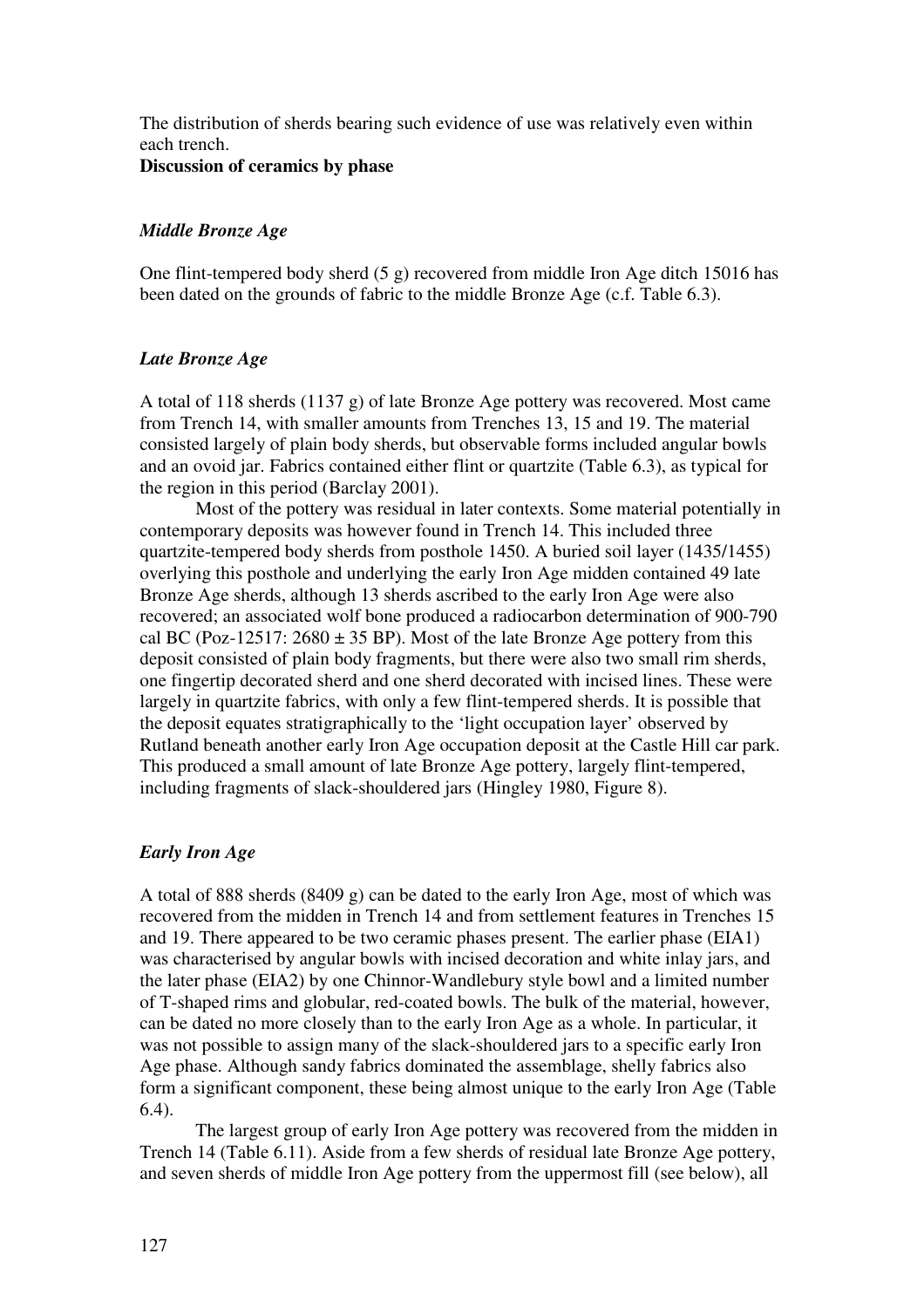of the chronologically diagnostic material from the midden dates to the early Iron Age. It is thus likely that most or all of the substantial amounts of pottery from the feature that have been more broadly dated 'early or middle Iron Age' also in fact belongs to this period. A few sherds of All Cannings Cross type pottery dating to EIA1 occurred in both the upper and lower layers of the midden, while material from EIA2 - comprising fragments of a single 'Chinnor-Wandlebury' type bowl (P56) occurred only in lower layer 1454. Generic early Iron Age material from the midden largely comprised slack-shouldered jars. A dominance of early Iron Age material can also be seen in the material from the earlier excavations of the midden by Rhodes, and also from the occupation layer dug by Rutland (Rhodes 1948; Hingley 1980). As in the current assemblage, Rutland's finds included material from both the earlier and later parts of the early Iron Age. The former is represented by a furrowed bowl, and the latter by fragments of a Chinnor-Wandlebury type vessel (Hingley 1980, 45-6).

#### *Early Iron Age 1 (c. 800-500 cal BC)*

Only 23 sherds (269 g) from Trenches 14, 15 and 19 are diagnostic of this phase. These largely comprise fragments of decorated bowls in the early All Canning Cross tradition. There is also one red-coated sherd that is possibly a fragment of furrowed bowl, and several fragments of expanded rim forms. Fabrics consisted of fine sand, fine shell and a calcareous fabric. All Cannings Cross type pottery is present elsewhere in the region at Uffington Castle, Liddington Castle and Rams Hill (Brown 2005, 11). Very little was noted at Castle Hill or Hill Farm (see Chapters 3 and 9).

#### *Early Iron Age 2 (c. 500-300 cal BC)*

This phase is represented by 33 diagnostic sherds (1008 g) from Trenches 14 and 15. Forms comprised four A3 jars, three red-coated C2A bowls and two angular Chinnor-Wandlebury type bowls. The red-coated bowls were in fine sandy fabrics, while the A3 jars were in coarse shelly fabrics.

The material from the midden in Trench 14 consists of two vessels. Nine refitting sherds from a Chinnor-Wandlebury style bowl (Figure 6.1, 62) were recovered from different locations within layer 1413, and a fragment of a red-coated, globular bowl was found in the same context (Figure 6.1, 63).

The material from Trench 15 formed a slightly larger group (Table 6.1), including three A3 T-rim jars. A large refitting fragment of a T-rim jar (Figure 6.1, 67) was discovered in pit 15018 (ctx 15019), associated with a black burnished, rounded bowl with a long flared rim (Figure 6.1, 64). This bowl had tooled decoration, creating a lattice motif on the belly of the vessel. This deposit reflects the association between T-rim jar and burnished bowl also present in pit 3006 at Castle Hill. The feature also contained some plain body sherds and a refitting pedestal base.

Type A3 jars were also recovered from Rhodes' investigations of the midden (Rhodes 1948, fig. 9.5). Elsewhere in the region, examples have been found at Allen's Pit (Bradford 1942), Mount Farm (Myres 1937), Blewburton (Harding 1972, pl. 44- 5), Gravelly Guy (Duncan *et al*. 2004) and Segsbury (Brown 2005).

Parallels for the globular bowls, some red coated, have been found at Faringdon (Timby 2004; Bryan *et al*. 2004), Blewburton (Harding 1972, figs 9.12, 9.14, 9.15 and 9.19) and Segsbury (Brown 2005). It is thought that globular bowls with flared rims are generally later early Iron Age in Berkshire and Oxfordshire, postdating the biconical and angular forms associated with earlier All Canning Cross type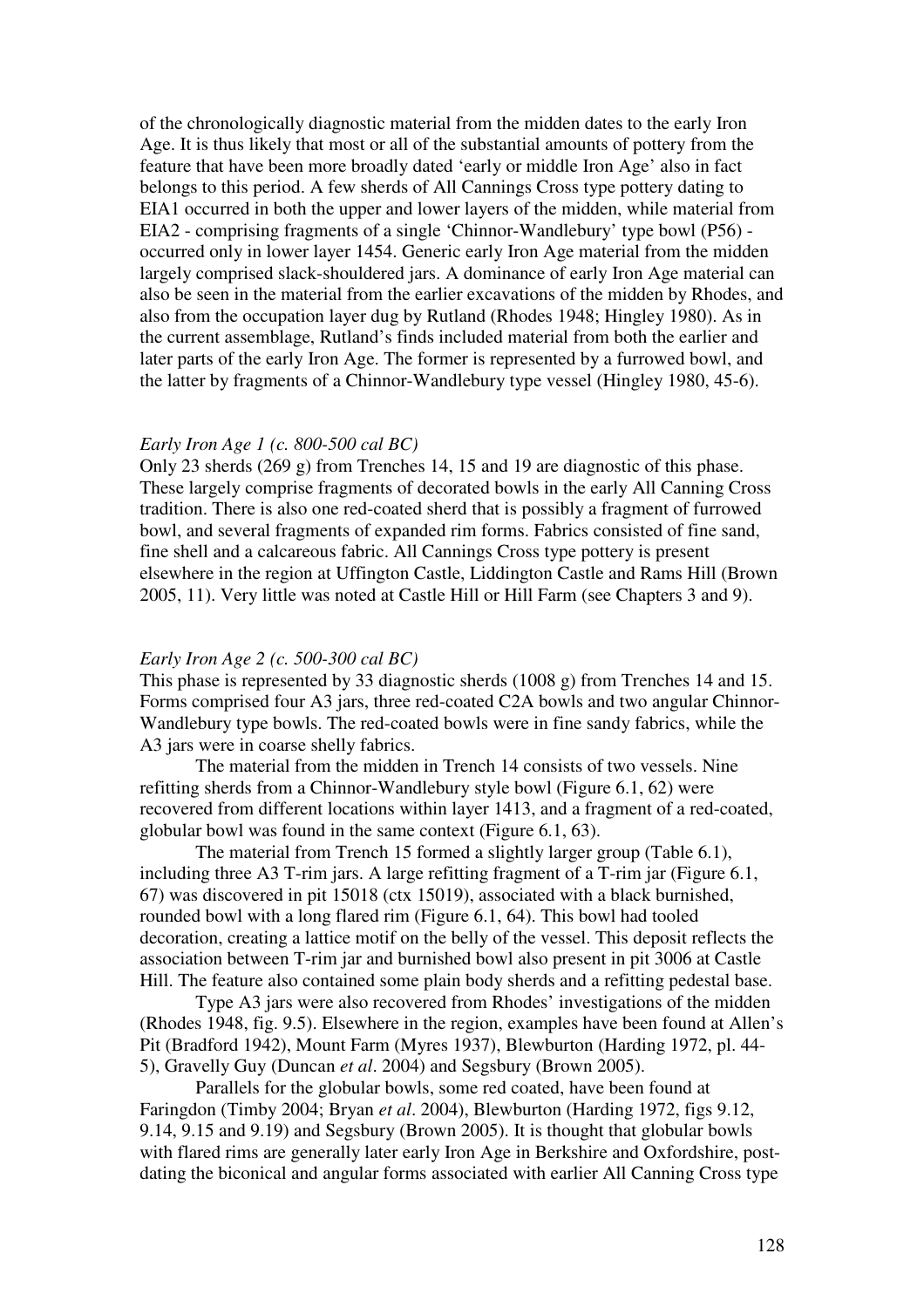assemblages (Gingell and Morris 2000, 165). Rhodes (1948, 24) noted that 9 % of his assemblage comprised haematite-coated vessels, and that these appeared to survive into the later early Iron Age, where they were found "in association with vessels with swollen flat topped rims". Further afield, examples are now much more common within Wiltshire and Hampshire than was evident in Rhodes' time. The bowls were manufactured using a very clean, fine clay similar to that used for examples from Danebury, Hampshire, which have been traced to a source of manufacture on Salisbury Plain (Williams and Wandibba 1984).

Chinnor-Wandlebury style vessels appear to be uncommon locally; examples are widespread, however, including Bampton (Harding 1972, pl. 46A), Roughground Farm (Hingley 1993, 42), Yarnton (Booth in Hey forthcoming) and Abingdon Vineyard (T Allen pers. comm.). The main distribution of this style is in the Chilterns, at least 20 km to the east of the site.

#### *Early Iron Age (general)*

This phase is represented by 793 sherds (6844 g) from Trenches 13, 14, 15 and 19. Forms attributed to this phase were those ubiquitous in both the earlier and later early Iron Age. This mainly comprised B1 slack-shouldered jars (minimum of 25 vessels), which were common over the entire site. Other forms included some C2 bowls and A2 jars. Fabrics were mainly sandy.

### *Middle Iron Age (300-100 cal BC)*

A total of 260 sherds (3032 g) of middle Iron Age pottery was recovered, representing 84 vessels. The bulk of the material came from contemporary pits, ditches and gullies in Trenches 15 and 19. Seven middle Iron Age sherds (88 g) were also recovered from the uppermost layer of the early Iron Age midden in Trench 14 (context 1401). These may be intrusive; certainly, there is no previous evidence for middle Iron Age material in the earlier investigations of the midden (Rhodes 1948; Wessex Archaeology 2004).

Middle Iron forms consisted almost entirely of globular bowls and jars and barrel-shaped jars. Seven of the bowl fragments were decorated. Most of the pottery was manufactured from sandy fabrics, which form 76% of the assemblage, compared to 60% in the early Iron Age material. A few sherds containing shell are present, but only in combination with sand (Table 6.4). There is no appreciable difference in the distribution of vessels between the trenches in terms of fabric, form or decoration.

## **LATE IRON AGE AND ROMAN POTTERY**  *by Paul Booth*

### **Introduction**

The 2004 excavations in the Little Wittenham area produced 182 sherds (2641 g) of late Iron Age and Roman pottery, the majority of which was of late Iron Age and early Roman date. The pottery came from Trench 13 (6 sherds, 332 g), Trench 14 (21 sherds, 99 g) and Trench 15 (155 sherds, 2210 g). The pottery was recorded using the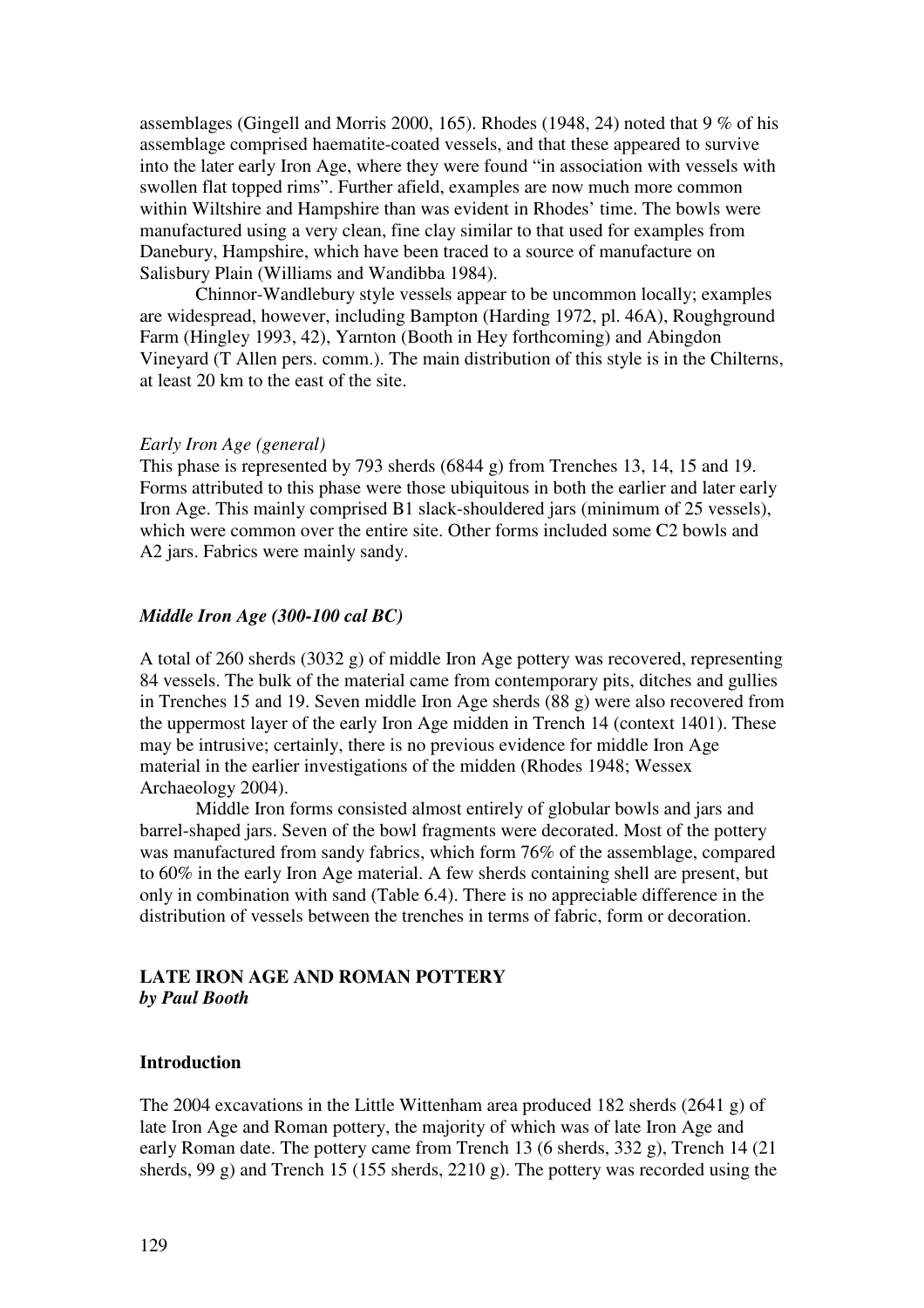standard codes set out in the OA system for material of this date, with each context group divided in relation to fabric and form types and other characteristics as appropriate. Quantification was by sherd count and weight and rim equivalents (REs) were used to quantify vessel types. The pottery was in very variable condition surfaces were relatively well-preserved in most cases but some the material was wellfragmented - most of the sherds in fabric F51, for example, were tiny. The average sherd weight of 14.5 g was boosted by fragments of a single (incomplete) vessel in fabric E80 from context 15194, which also accounted for 40% of the RE total for the site. Discounting this vessel, the average sherd weight was 11.3 g. Overall, there were no substantial individual context groups.

The fabrics identified are listed and quantified below with summary descriptions including cross-reference to the national Roman fabric reference collection codes (Tomber and Dore 1998) where appropriate in bold (Table 6.13).

#### **Fabrics/wares**

The assemblage was dominated by 'Belgic type' (E) and reduced (R) coarse wares, which together accounted for 79.1% of the total sherds and 84.4% of weight. The latter figure was skewed by the presence of the jar in fabric E80 from 15194 mentioned above, which compensated for the fact that reduced wares were rather less well-represented by weight than by sherd count. The range of E wares was quite wide, including both fine and coarse tempered sandy fabrics and a few flint-tempered sherds (E60) as well as the more common grog-tempered (E80) material. The most common reduced ware groups, fine fabrics (R10) and coarse sandy fabrics (R20), indicate the generally early Roman emphasis of the assemblage, later assemblages being more usually dominated by the medium sandy fabrics of the R30 group, as at nearby Castle Hill. Fabrics R90 and R95 are also consistent with a predominantly 1st-2nd century date range. Fine and specialist wares were scarce and consisted largely of very small fragments of Oxford colour-coated ware (fabric F51), and Oxford mortarium and other white ware sherds. A single sherd in a probable mica-coated fabric (F30) was notable, but could not be assigned to a known source (such as Lower Farm, Nuneham Courtenay; Booth *et al*. 1993, 138) and the single sherd of samian ware was a tiny fragment probably of South Gaulish origin.

The dominant reduced and 'Belgic type' wares are likely to have been drawn mostly from quite local sources. The same is true of a minor but distinctive component of the assemblage, the oxidised wares. These were notable for their diversity despite the relatively small number of sherds present. Two sherds were assigned to fabric O19, one of a group of early Roman fine oxidised fabrics used for beakers and other fine ware forms (Timby *et al*. 1997). The fabrics were first isolated at Abingdon, and production in the Abingdon/Dorchester area is likely on distribution grounds. A further six sherds from context 15136 were from a single butt beaker recorded as fabric O10; this is clearly related to the 'Abingdon type' fabrics (O15- O19), but is not exactly matched amongst them. Fabric O11 is a certain Oxford product, and most common in the late 1st-2nd centuries.

#### **Forms and chronology**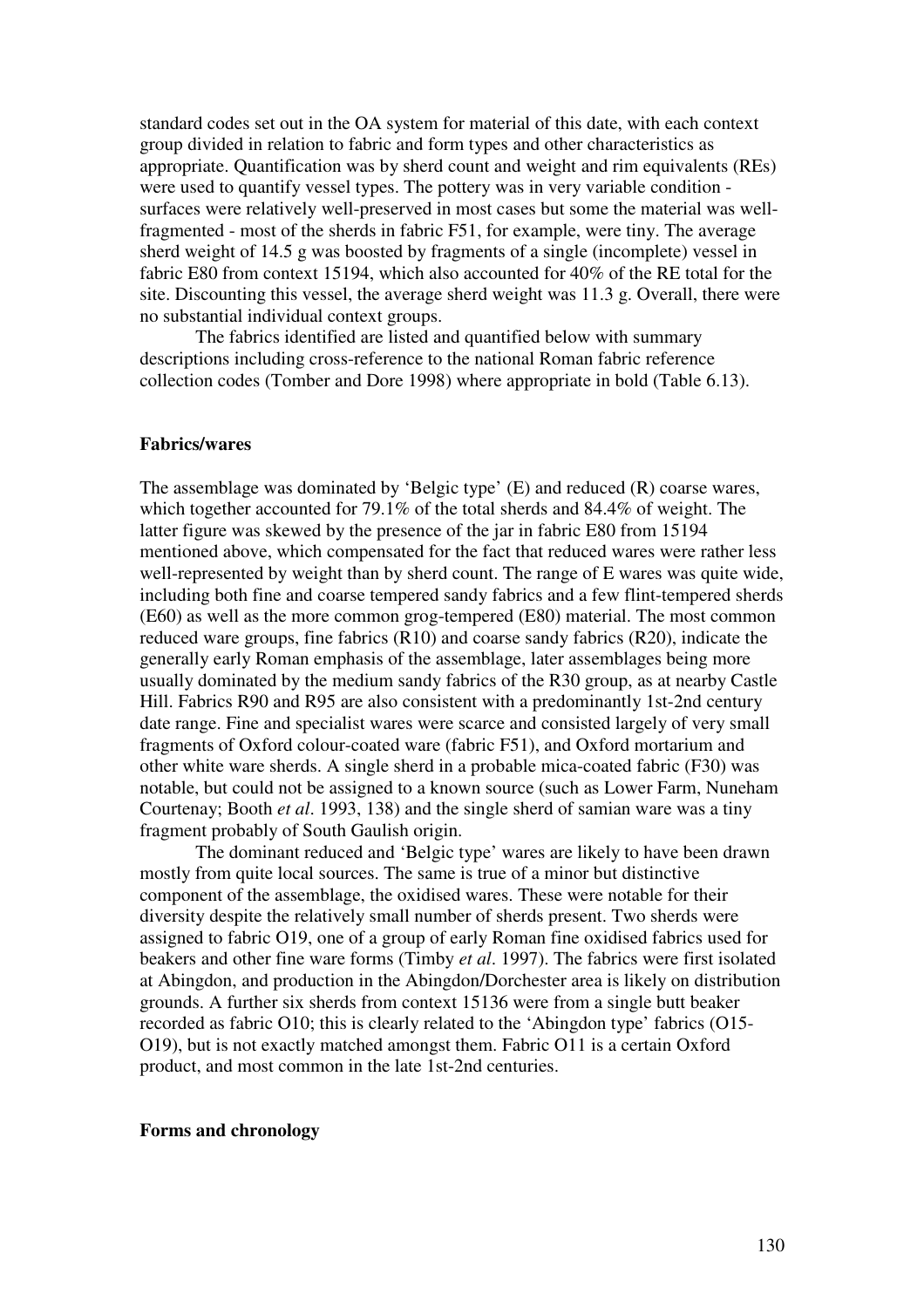Twenty-three vessels were represented by rim sherds, of which 14 were certainly or probably from jars, totalling 82.4% of REs. The other forms were beakers (3, including the butt beaker mentioned above), bowls (1), uncertain bowls/dishes (3) and mortaria (2). These last were vessels of Young (1977) types M12 and C97, the former dated AD 180-240, the latter after AD 240. The Oxford colour-coated ware component of the assemblage (fabrics F51 and M41) is the only element that will necessarily date after the middle of the 3rd century AD but, as already noted, most of these sherds were very small. Three fragments from midden contexts 1408 and 1412, for example, all weighed 1 g or less and must have been intrusive in these contexts.

### **Discussion**

The late Iron Age-early Roman emphasis of the assemblage is clear, except perhaps in Trench 14 where the assemblage is too small for certainty. Some later Roman activity would be anticipated here in view of the other evidence from immediately adjacent areas recorded by Rhodes (1948) and in the Time Team work. Occasional late Roman sherds also reflect the presence of activity of that date in the general vicinity of Trench 15, some 260 m to the west, but the early emphasis of the great majority of material here is clear, and it is possible that occupation in the vicinity of Trenches 15 and 14 was sequential. Much of the material is unremarkable, but the presence of fine oxidised wares, particularly the butt beaker in 15136, is noteworthy, as is the probable mica-coated sherd, unstratified in Trench 15. The quantities of pottery are inadequate to provide a reliable indication of status, but the fine and specialist ware representation in Trench 15 is 5.2% (of the sherd total), which is comparable with the upper end of the range of values reported for lower status rural settlements in the region (Booth 2004a, 45, 50).

### **PREHISTORIC FIRED CLAY**  *by Cynthia Poole*

The fired clay report for Trenches 13, 14, 15 and 19 can be found together with the report on fired clay from the Hill Farm excavations in Chapter 9.

## **FLINT**  *by Kate Cramp and Hugo Lamdin-Whymark*

## **Introduction**

A total of 137 struck flints were recovered during the 2004 excavations (Table 6.14). The assemblage includes a small number of possibly Neolithic flints, but the majority of flints are from a flake-based industry of middle or later Bronze Age date. A postmedieval gun flint was also recovered.

### **Methodology**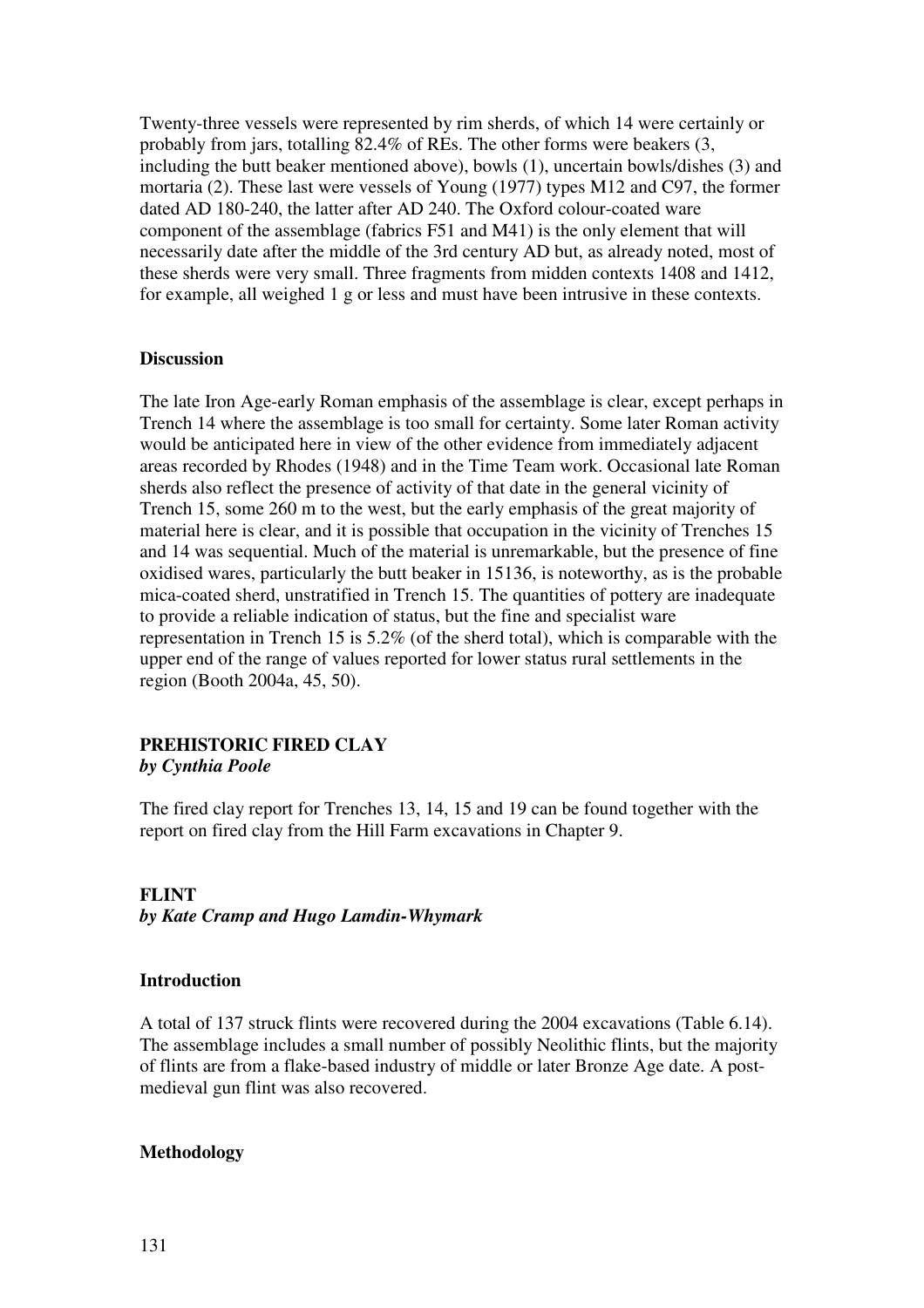The artefacts were catalogued according to broad debitage, core or tool type. Classification of retouched pieces followed standard morphological descriptions (e.g. Bamford 1985, 73-7; Healy 1988, 48-9; and Saville 1981, 7-11). Cores were classified according to platform and removal type; complete examples were individually weighed. Chips were defined as pieces whose broadest surface was less than  $10 \text{ mm}^2$ , including small flakes or fragments of flakes (Newcomer and Karlin 1987, 33). In order to avoid any sampling bias, a distinction was made in the database between chips that were excavated by hand and those that were recovered by sieving.

The general condition of the flintwork was noted, along with details of cortication and flint type. The general technological appearance of the flintwork was described, particularly where such information contributed to the dating of individual pieces and groups. Evidence of burning and breakage were recorded consistently. Burnt unworked flint was quantified by piece and by weight, with further details of raw material type and degree of calcination recorded where appropriate.

The assemblage was catalogued directly onto a Microsoft Access database, a copy of which will be deposited with the archive. If possible, a digital copy of the flint database will also be made available.

#### **Quantification**

A total of 137 struck flints were recovered during the excavations in 2004. Most of this material came from Trench 14 (64 pieces) and Trench 15 (52 pieces). Very little flintwork came from Trenches 13 and 19, while none at all was recovered from Trench 18 on Round Hill. A single flake was recovered from Trench 11 on Clifton Meadow (see Chapter 13). The flint assemblage is quantified by trench in Table 6.14.

#### **Provenance**

The assemblage was recovered from 56 contexts dating from the late Bronze Age to the Roman period. The flintwork formed a fairly low density spread, with most contexts producing one or two flints. Trench 14 produced the largest quantity of material, a total of 64 pieces. Within this trench, the flints were mostly confined to contexts 1401 (25 pieces), 1408 (13 pieces) and 1413 (18 pieces); these deposits were part of the midden and were dated to the early Iron Age.

### **Condition**

The condition of the flintwork is variable and largely determined by context. Thus, many of the flints from topsoil and ploughsoil deposits are in a heavily damaged, rolled condition following repeated redeposition. Others, including those from the early Iron Age midden, have survived in a relatively fresh condition with minimal edge damage. This suggests that any post-depositional disturbance has been slight.

While the vast majority of flints are uncorticated, a small number exhibit an incipient cortication that appears as a light speckling on the surface of the flint. Several flints display a yellow or yellow-brown iron stain, but in most cases this was probably present in the flint nodule prior to reduction and is unlikely to result from post-depositional conditions.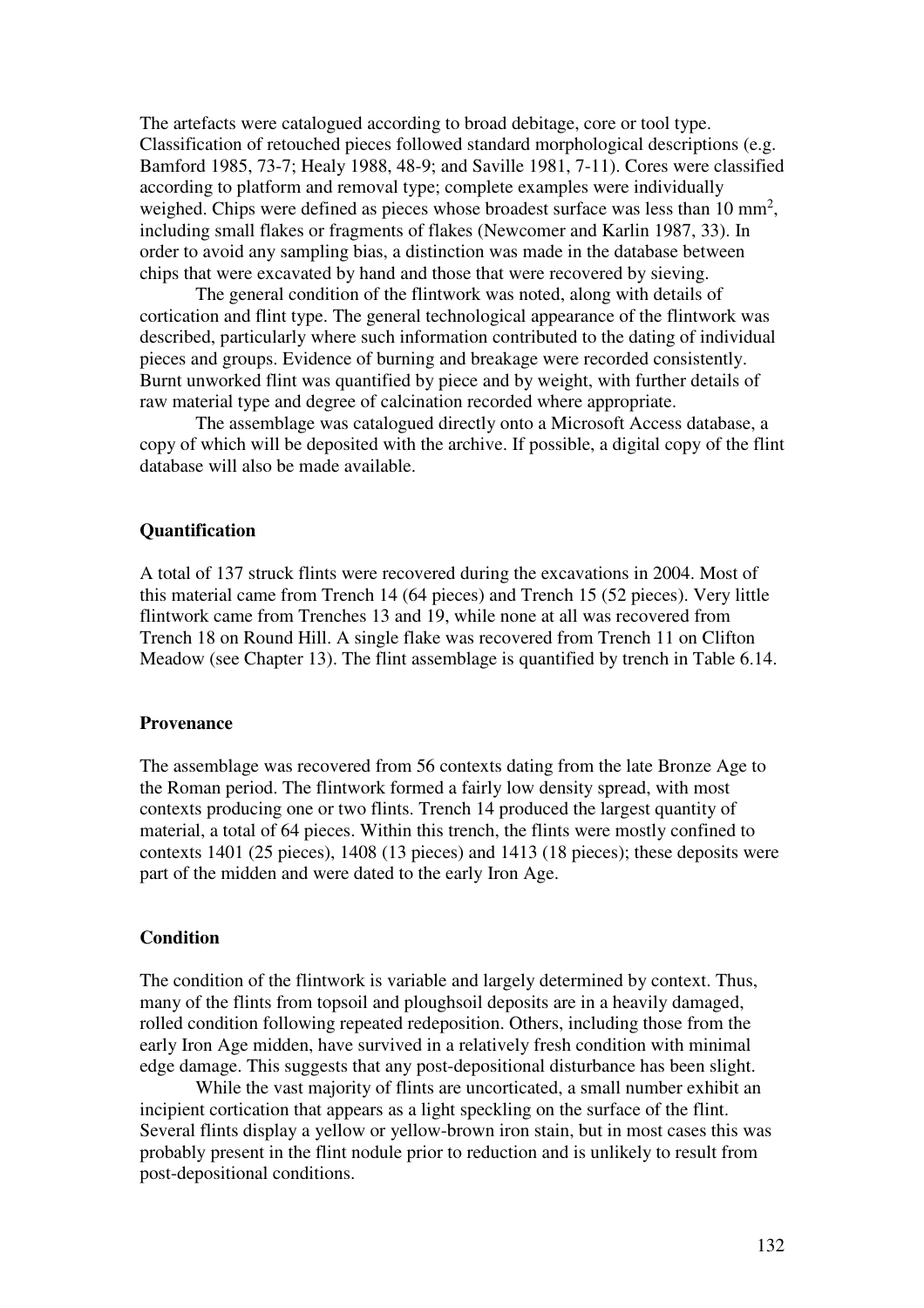#### **Raw material**

The raw material used was flint from a derived source. Where present, the cortex is thin, abraded and often stained. The interior of the nodule varies in colour from browns and greys to yellows; cherty inclusions and thermal fractures were occasionally noted and may have affected knapping quality. The flint nodules probably originated from river gravel deposits. No local sources are available, but the terrace gravels on the river Thames, downstream and south of the Goring Gap, would have provided a ready supply of suitable nodules. Another possible source, closer to hand, may have been provided by the small, abraded pebbles of flint contained within the gravels capping Castle Hill.

#### **The assemblage**

The assemblage is large composed of unretouched flakes (112 pieces). These are generally of thick and squat proportions, produced with minimal core preparation and the use of direct, hard-hammer percussion. This simple reduction strategy is typical of middle and later Bronze Age industries (e.g. Ford *et al.* 1984), and was apparently still used for the crude assemblages of probable early Iron Age date on Castle Hill (see Chapter 3, Struck Flint). A few flakes and one blade from Trenches 13, 14 and 15 exhibit platform edge abrasion, reflecting a more careful reduction strategy; these flakes are characteristic of Neolithic industries.

The assemblage contains four flake cores and two partially-worked nodules, which reflect irregular, uncontrolled flake removal with little core preparation. As such, these cores probably belong to the same industry as the majority of the flakes.

Six retouched tools were recovered from the site, including two end-and-side scrapers, two denticulates and one simple edge-retouched flake. A date in the middle or late Bronze Age would be appropriate for these simple flake tools. A post-medieval gun flint was recovered from the topsoil in Trench 15 (context 15000).

A concentration of flintwork was recovered from a series of early Iron Age midden layers (1401, 1408 and 1413) in Trench 14. These layers sealed a buried Late Bronze Age soil, which contained very small amounts of flintwork. While it is conceivable that some of the flintwork has been reworked from the late Bronze Age layers, the possibility that the upper midden layers contained contemporary early Iron Age flintwork is not dismissed.

#### **Discussion**

The flint assemblage recovered in 2004 dates either to the middle and later Bronze Age or just possibly to the early Iron Age. If the former is correct, it has survived as a largely residual spread below Castle Hill, particularly around Trenches 14 and 15, and to a lesser extent in Trenches 19 and 13. Low levels of earlier prehistoric activity were also demonstrated by a thin scatter of residual Neolithic flints; these were mainly recovered from the area below Castle Hill. A small assemblage of Mesolithic and Neolithic flintwork was recovered from the hilltop itself (see the Castle Hill flint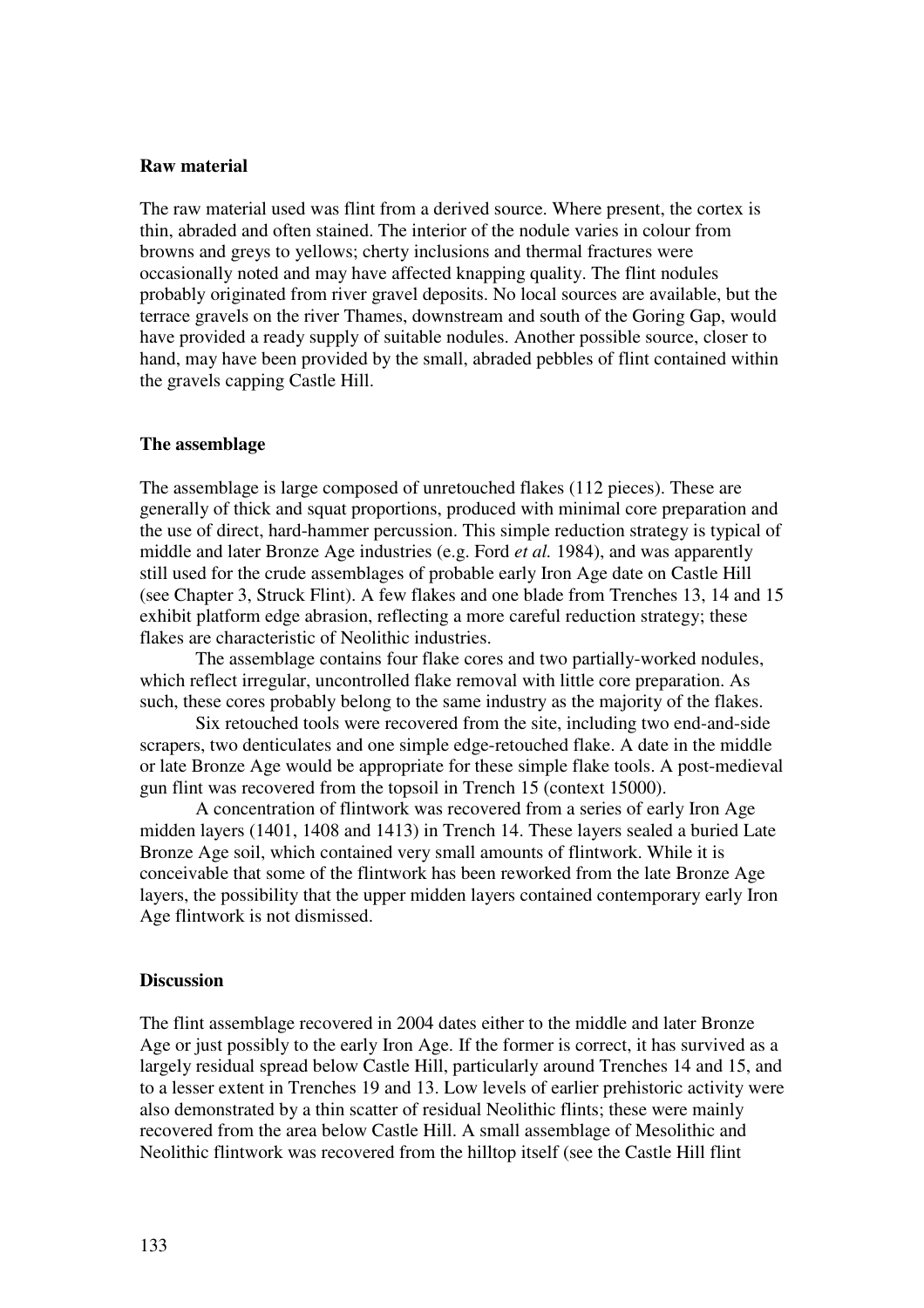report for further details), and from an early Neolithic group from a pit at Hill Farm (see Chapters 8 and 9), indicating low-level activity across this whole area.

## **WORKED STONE FROM THE SETTLEMENT AROUND CASTLE HILL** *by Fiona Roe*

#### **Introduction**

 Thirty five stone objects have been summarised in Table 6.15 and are described further in the catalogue, which is to be found on the CD. Quern fragments predominate but there is a good range of other artefact types, all except one made from local materials. The exception is a rotary quern fragment of Upper Old Red Sandstone which is probably of Roman date. The other worked stone has mainly been assigned to the early Iron Age, but there are also finds from three middle Iron Age contexts. A number of pieces were retrieved from the midden/occupation layer 1401 and are not well preserved. The majority of the other finds were from pits and again are almost all fragmentary. Nevertheless the combination of artefact types and lithic materials gives a good picture of activities on the site during the earlier part of the Iron Age.

 Burnt stone amounted to 1100 fragments and is summarised in Table 6.16, while further detail is available in the archive.

#### **Hammerstones**

 There are six hammerstones, 4 of quartzite and two of flint, all pebbles that could have been collected from the Plateau Gravel that occurs on the top of the Sinodun Hills (Jukes Brown & Osbourne White 1908, 84). Five of them are from early Iron Age contexts, four of these coming from the midden/occupation layer 1401 and one from a pit, while the sixth example came from an undated posthole. All are typical of Iron Age sites where usable pebbles were readily available.

### **Loomweights**

 Fragments from two loomweights ((19021) SF's 19011 & 19013) were found in the fill of middle Iron Age pit 19019 (Fig 6.7.1 & 2). Both were made from local chalky greensand, similar to that used for spindlewhorls found both on Castle Hill (Chap 3) and at the settlement, and also for another loomweight found at Hill Farm (Chapter 9). This greensand has the appearance of chalk but is in fact speckled with minute grains of dark coloured glauconite. The loomweights are of the pyramidal variety, a term used to describe ones that were often somewhat informally shaped but narrower at the end with the hole. They are known mainly from later Bronze Age or earlier Iron Age sites and some similar loomweights, although made from chalk, were found at White Horse Hill, Uffington, Oxfordshire (Roe 2003, 184 & Fig 9.10).

### **Polisher/whetstone**

 A pebble of quartzitic sandstone ((15203) SF 15013) with a smoothly worn, shiny surface may have been used to burnish pottery, while the edges of the long sides seem additionally to have been used for whetting. This artefact came from early Iron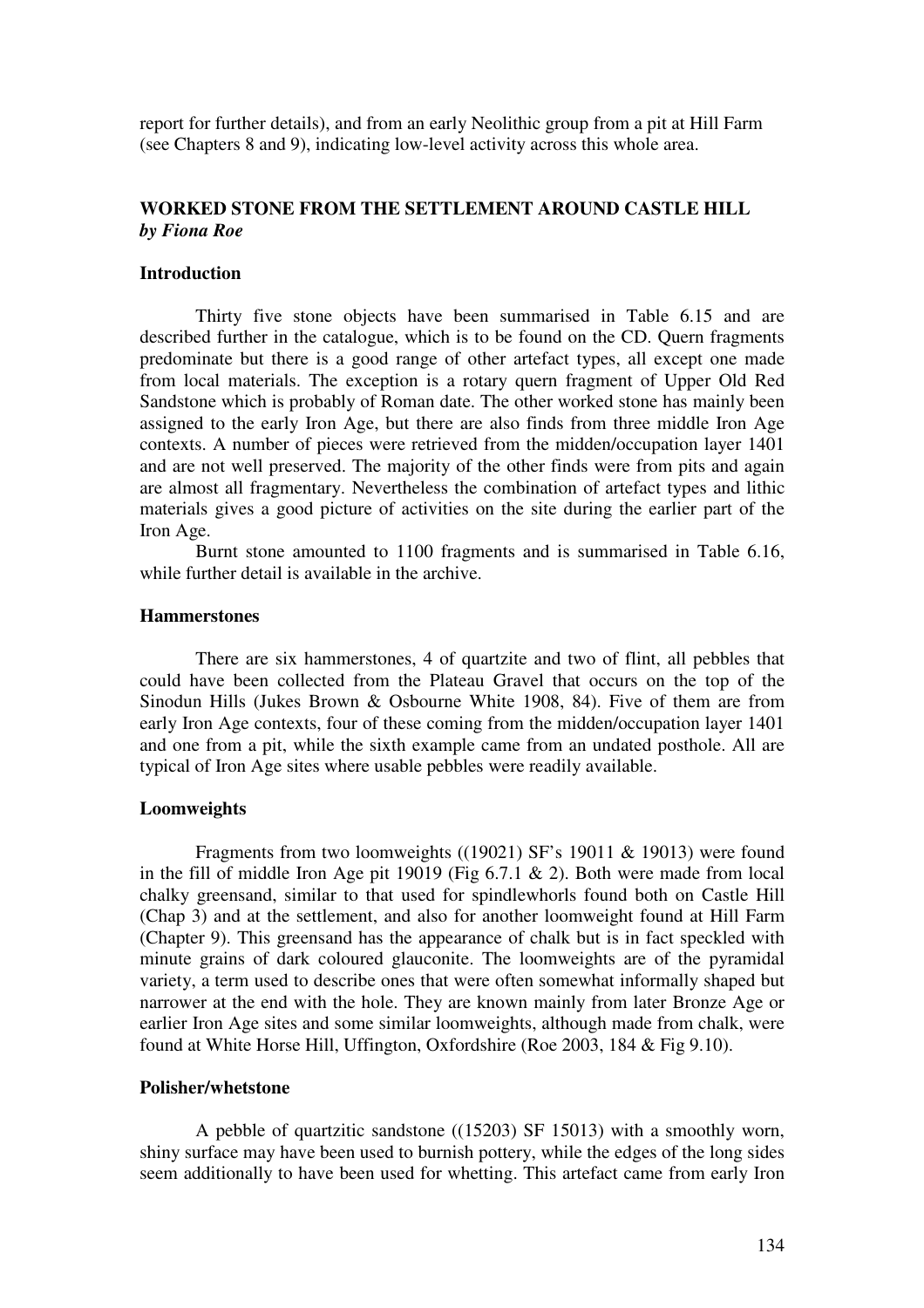Age pit 15021. Pebbles with surfaces worn to a glossy polish are relatively common on Roman sites but are not unknown from Iron Age contexts and one or two such worked pebbles were found at Gravelly Guy, Stanton Harcourt, Oxfordshire (Bradley *et al.* 2004, 376). A similarly worked pebble with a glossy surface was found during fieldwalking (Chapter 14).

### **Querns**

 Quern fragments were the most frequently found stone objects at the settlement, all but one being pieces of saddle querns from Iron Age contexts. These are not on the whole well preserved, although one large block with a worn surface (15068) came from a middle Iron Age pit. Fragments from 11 contexts, recorded as querns, now lack working traces, although they are pieces of local quern materials, either Culham greensand or Lower Calcareous Grit. These two materials would have been deliberately brought to the site to be used for corn grinding.

A single rotary quern fragment (0) was found in topsoil 50 m west of trench 19, in an area of known Roman activity. It is made from Upper Old Red Sandstone from the Forest of Dean/Wye Valley area, a well known source area for Roman querns (Shaffrey 2006). Other rotary quern fragments made from this particular variety of stone came from Castle Hill (Chap 3) and from fieldwalking (Chap 14). The numerous pieces of saddle quern are all made from local materials. Culham greensand, with the nearest source area, was especially favoured but a number of saddle querns were also made of Lower Calcareous Grit from the Corallian ridge (Table 6.15), while the Corallian limestone was used for a possible rubber. The quern fragments from dateable contexts are all either from the midden/occupation layer (1401) or from various pits.

 The choice of the main two quern materials shows a consistent pattern at the Wittenhams, since both Culham greensand and Lower Calcareous Grit were in use at Castle Hill (Chap 3) and also later on at Hill Farm (Chap 9). An earlier excavation at Long Wittenham (Savory 1937) produced saddle querns said to be in the British Museum (Oakley *et al.*, 1939, 192, fn), but enquiries have failed to trace any information about them. There are however many further sites where these two main quern materials were utilised. Local sites with some early Iron Age occupation include the Ashville Trading Estate and Wyndyke Furlong at Abingdon (Roe 1999(a), 44) and Gravelly Guy, Stanton Harcourt (Bradley *et al.* 2004, 368). In addition a fragment of worked Culham greensand came from an early Iron Age pit at Mount Farm, Berinsfield (Roe, in prep (a)).

#### **Paving stone or smoothers**

Three worked pieces of chalky greensand  $((1410)$  SF 2480,  $(15011)$  & (19021)) are less easily explained. All have smoothly worn concave surfaces. It was suggested that similarly worn small slabs found at Gravelly Guy, Stanton Harcourt might have been used as smoothers (Bradley *et al.* 2004, 375). However at Beckford in Worcestershire similarly worn pieces of limestone seemed best interpreted as slabs used as flooring in Iron Age houses (Roe in prep (b)).

### **Spindlewhorls**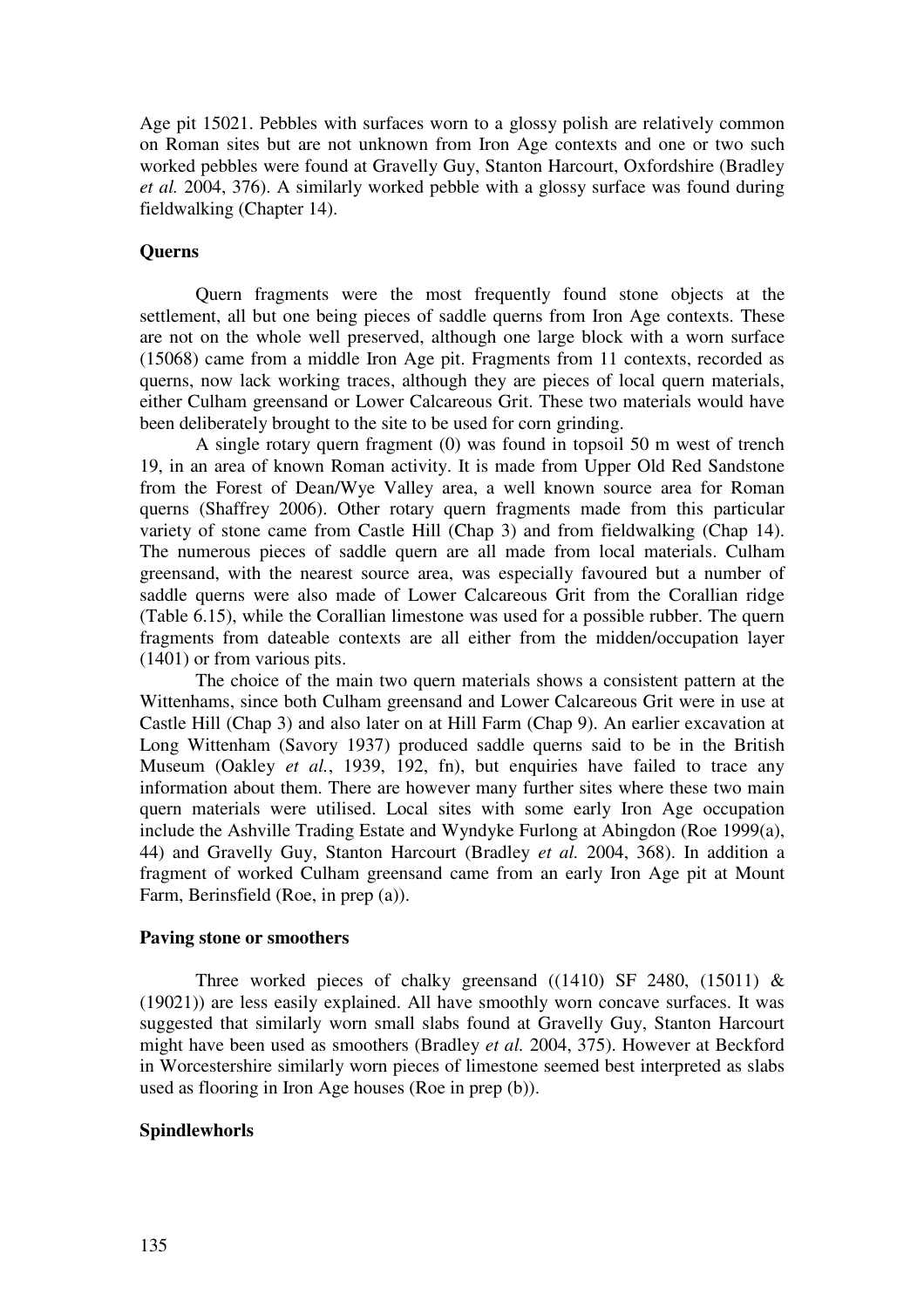Both the spindlewhorls from the settlement are fragmentary. One of these ((1401) SF 2481) is part of a bun-shaped spindlewhorl, which came from the midden/occupation layer, while another small, perforated fragment (0), probably part of a spindlewhorl of the disc variety, was unstratified. Both are made from chalky greensand, as were the two spindlewhorls from Castle Hill (Chap 3) and another unfinished one from Hill Farm (Chap 9). Iron Age spindlewhorls tend to vary in shape (Bellamy 2000, 181) and it would seem that morphological differences are not of any particular significance. A chalk spindlewhorl from White Horse Hill, Uffington, Oxfordshire was unevenly shaped (Roe 2003, 184 & Fig 9.10.2), as were two from Segsbury Camp, Oxfordshire (Roe 2005, 122 & Fig 3.60).

### **Strike-a-light**

 A worn nodule of iron pyrites (15078) could have been used with a piece of flint to generate sparks for fire-lighting.

#### **Whetstones**

 Whetstones from Iron Age sites are not always obvious, but there are two or three possible candidates from the settlement area. A quartzite pebble with worn patches (1401) from the midden/occupation layer may have been used for whetting. Another possible whetstone is a slab of Lower Calcareous Grit with a worn edge ((15116) SF 15005), which was found in early Iron Age pit 15012. In addition, the polisher described above ((15203) SF 15013) has worn edges and appears also to have been used as a whetstone.

### **Burnt stone**

 The burnt stone is summarized in Table 6.16. All of it is of local origin with quartzite and flint predominating amongst other materials such as chert and vein quartz, all of which could have come from the Plateau Drift, while the local greensand was also quite widely utilised. This burnt stone is predominantly from early Iron Age contexts, with just 4 fragments from late Bronze Age contexts, while 136 fragments have been assigned to the middle Iron Age and another 18 came from late Iron Age/early Roman contexts. Much of the burnt stone came from the midden/occupation area (contexts 1401, 1408, 1412 and 1413), but also from pits in Trench 15, and less frequently from ring gullies, ditches and postholes.

#### **Acknowledgement**

 I am grateful to Gillian Varndell for looking through records at the British Museum in search of information about the saddle querns from Long Wittenham said to have been deposited there.

### **WORKED BONE**  *by Rosemary Grant*

A total of eight worked bone objects were recovered from the 2004 excavations. The objects form a coherent assemblage characteristic of the early Iron Age in southern England. The collection includes a fragmentary needle, a complete bone gouge and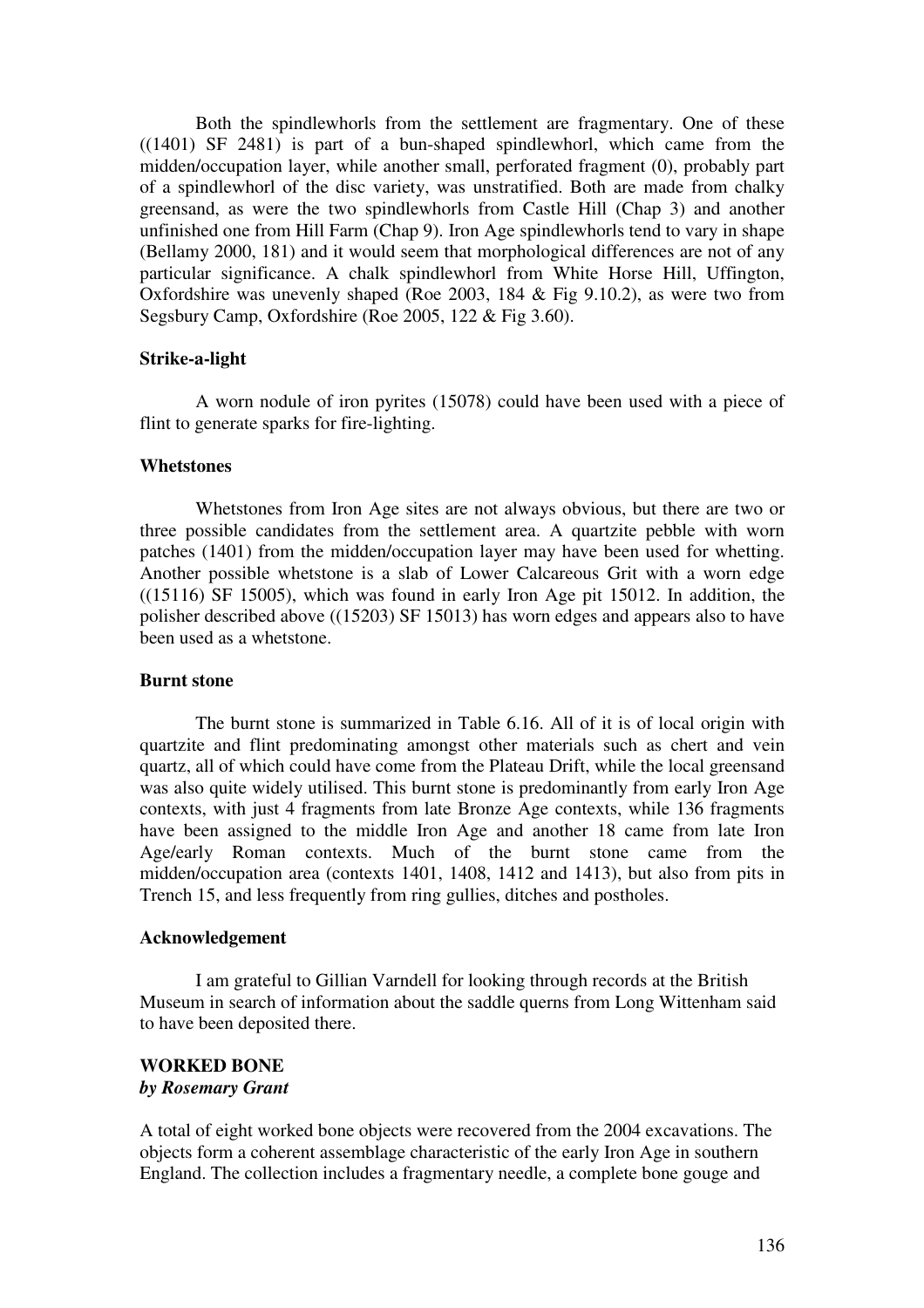the tip of a second example, an awl, two points and two unclassifiable pieces. Six of the objects came from early Iron Age midden deposits in Trench 14, and one each from features in Trench 15 and Trench 19.

The gouge (1401, sf. 1400; Fig. 6.8, 1) is made from the end of sheep/goat metatarsal with slight degradation at the head. The butt is perforated by a round hole 3 mm in diameter. The hole is roughly aligned with an oblique cut on the shaft, which begins 47 mm from the point. The shaft above the oblique cut is sub-square in section. The point is rounded and incorporates the central hollow of the bone (Sellwood 1984, 384, Figure 7.34, no. 3.123).

The needle (1401, sf. 2387; Fig. 6.8, 2) is incomplete and manufactured from unidentifiable bone. The head and part of the shaft below the eye remains. It has a sub-rectangular cross section, which widens around the oval-shaped eye. Above the eye, the needle tapers to a point aligned with the centre of the shaft. It is polished and worn along the shaft around the eye (Sellwood 1984, 381, Figure 7.32, no. 3.93). The gouge and the needle were both recovered from context 1401, an early Iron Age occupation layer within Trench 14.

A bone awl came from an early Iron Age midden deposit (context 1413) sealed by layer 1401. This piece has been made from a length of cattle ulna, worked into a point and slightly polished. An object of worked red deer antler (1413, sf. 4754; Fig. 6.8, 3), which has been burnt and subsequently sawn at one end, was recovered from the same deposit. Areas of polish along the length may result from its use.

This midden layer (1413) also contained two bone points. The first of these (1413, sf. 5199; Fig. 6.8, 4) was manufactured from an unidentifiable bone and is slightly eroded (possibly reworked), but is otherwise complete. It has been worked on all sides into a point with a round section that diminishes to the tip. The butt-end of the point has been shaped into a tang 4 mm long, aligned off-centre to the shaft. The second point (sf. 5726) is a fragment of sheep/goat ulna, which has been polished along the length (Sellwood 1984, pp. Figure 7.36, no. 3.154).

The gouge tip was recovered from the fill (19056) of a middle Iron Age pit (19055) exposed in Trench 19. It has been made from a medium-sized mammal long bone, with an obliquely cut tip and highly polished surface (Sellwood L 1984, p384 fig 7.34 no3.124).

A fragment of cattle mandible has an area of abrasion down one edge. It was recovered from the fill (context 15173) of an early Iron Age gully (15330) revealed in Trench 15.

## **Catalogue**

### 1 **Gouge** (Fig. 6.8, 1)

Complete. Proximal end of sheep/goat metatarsal with slight degradation at head. The butt is perforated by a round hole, 3 mm in diameter. The hole is roughly aligned with an oblique cut on the shaft, which begins 47 mm from the point. The shaft above the oblique cut is sub-square in section. The point is rounded and incorporates the central hollow of the bone. Length = 74 mm. Trench 14. Layer 1401 (sf. 1400).

### 2 **Needle** (Fig. 6.8, 2)

Incomplete needle made from unidentifiable bone. The head of the needle and part of the shaft below the eye remains. The needle has a sub-rectangular cross-section, which widens around the oval-shaped eye. Above the eye, the needle tapers to a point,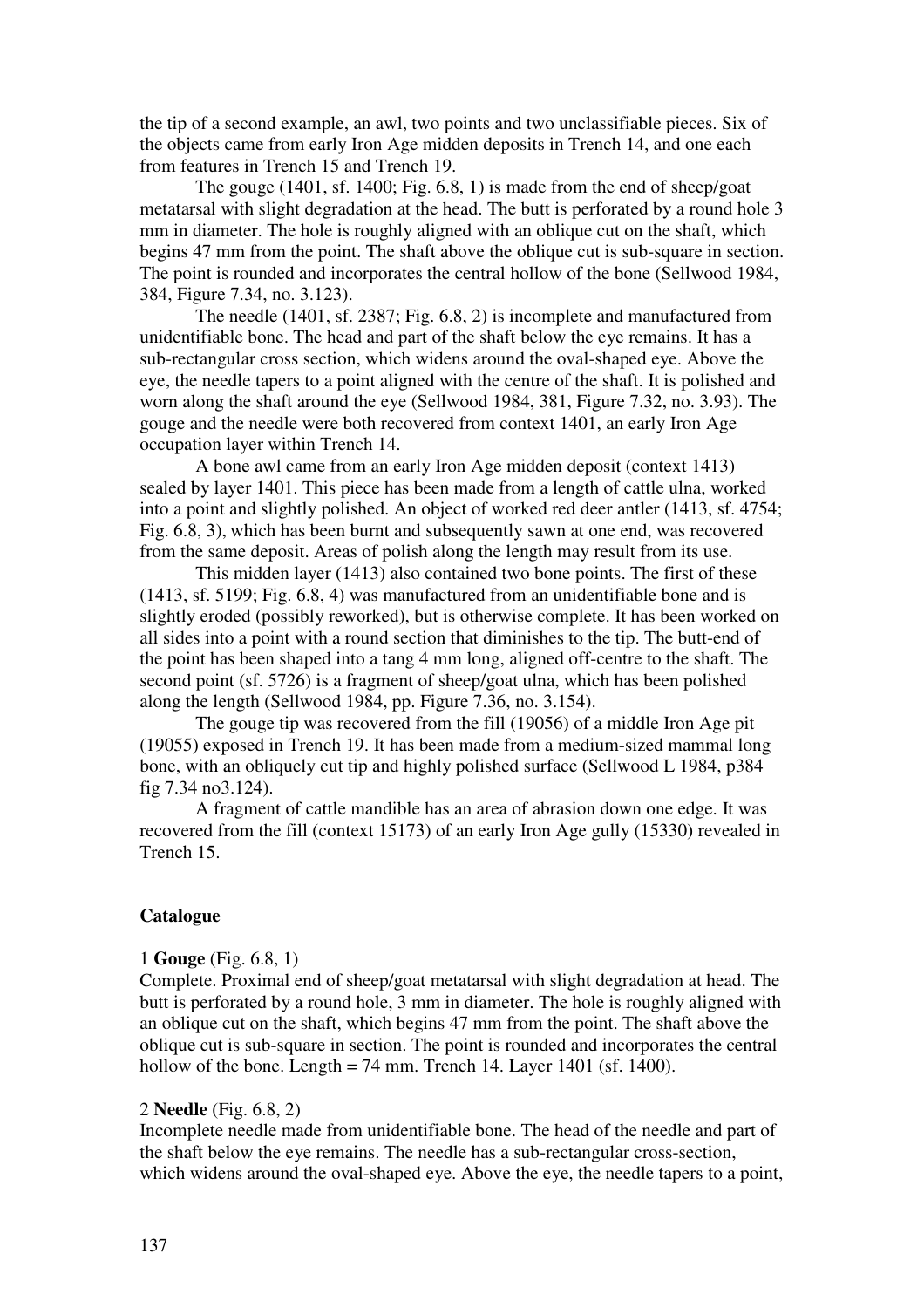aligned with the centre of the shaft. The object is polished with some wear along the shaft around the eye. Length  $= 41$  mm. Trench 14. Layer 1401 (sf. 2387).

## 3 **Awl**

Right cattle ulna worked into a point. Slightly polished through use. Length = 110 mm. Trench 14. Layer 1413.

## 4 **Antler object** (Fig. 6.8, 3)

Piece of worked red deer antler. Burnt and subsequently sawn at one end. The length is polished, possibly through use. Length  $= 45$  mm. Trench 14. Layer 1413 (sf. 4754)

## 5 **Point** (Fig. 6.8, 4)

Unidentifiable bone. Slightly eroded point, possibly reworked, but otherwise complete. Worked on all sides into point with a round section that diminishes to the tip. The butt-end of the point is worked into a tang 4 mm long, aligned off centre to the shaft. Length = Trench 14. Layer 1413 (sf. 5199).

## 6 **Point**

Fragment of a right sheep/goat ulna worked into a point. The length of the point is polished. Length = 57 mm. Trench 14. Layer 1413 (sf. 5726).

## 7 **Mandible**

Fragment of cattle mandible with abrasion down one edge. Trench 15. Gully 15330 (context 15173).

## 8 **Gouge tip**

Medium mammal long bone. Oblique cut to create tip of a gouge. Highly polished. Length = 31 mm. Trench 19. Pit 19055 (context 19056).

# **METALWORK**

*by Ian Scott* 

## **Composition and provenance of the assemblage**

This assemblage comprises 44 pieces, excluding coins. A large part of the assemblage is made up of nails (n=15) and miscellaneous fragments (n=13). Ten pieces are from phased contexts. Of these six pieces are from early Iron Age contexts. Context 1431 contained a probable iron swan's neck pin (Fig. 6.9, 1), and a piece of a copper alloy pin. Contexts 1437 and 1468 contained a small modern machine-rolled object and a nail respectively. Both pieces are very small and certainly intrusive. Context 15079 produced a short tapering iron spike, and context 15300 a very small tapering strip of iron. Context 15013 produced a small strip of copper alloy. With the exception of the finds from context 1431, none of the finds from early iron Age contexts are of any intrinsic interest, and all could be intrusive.

Middle Iron Age contexts have produced a length of iron wire (context 15144) and a small irregular triangular block of iron (context 19018). The former is almost certainly intrusive. There is a single nail from a late Iron Age/early Romano-British context (1308).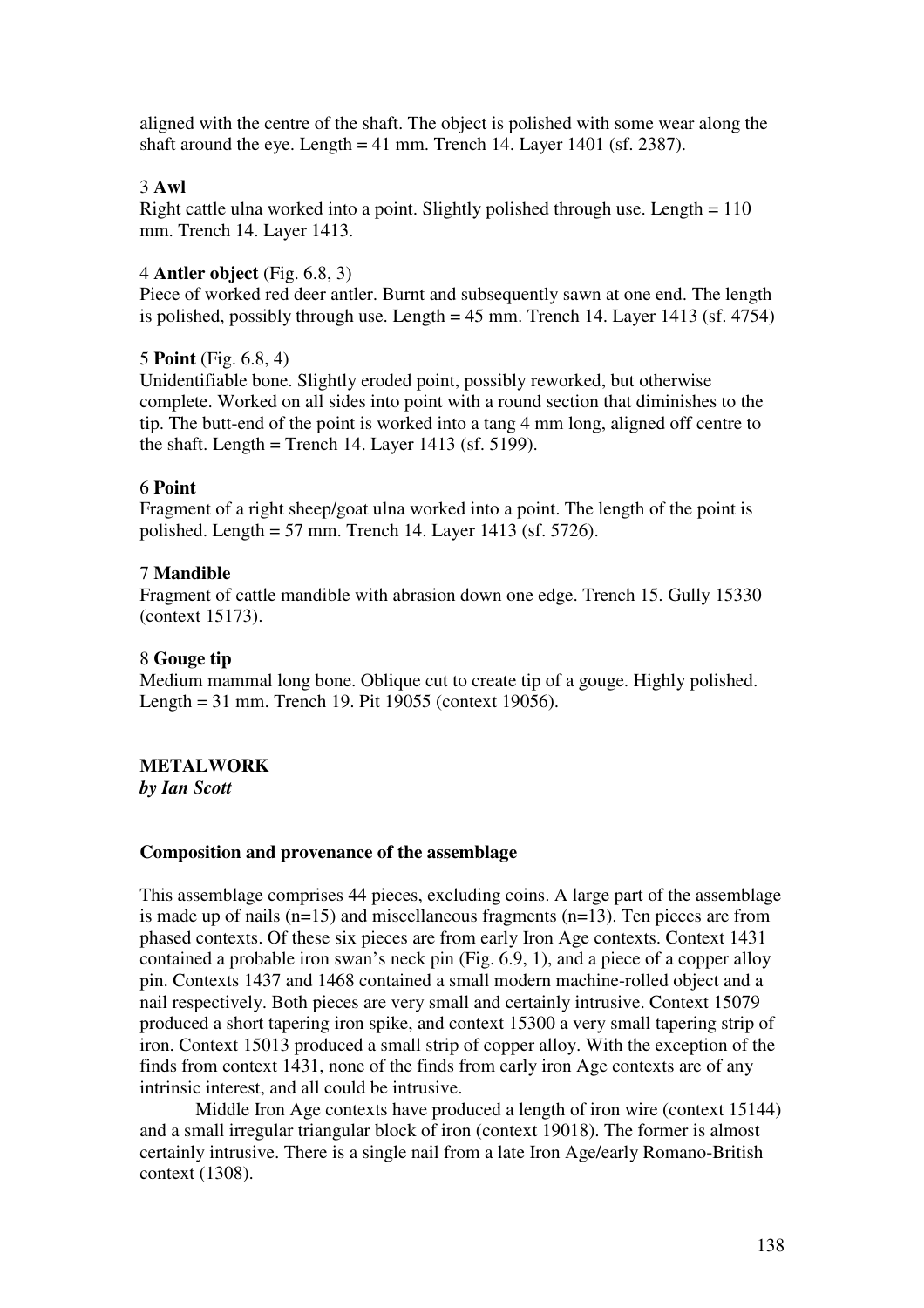Most of the remaining finds are undated and undistinguished. The unphased finds include a small hammer head (context 15000) and a gouge (unstratified), a fragment of a penknife, a heel iron, a horseshoe nail all of which are or may be of recent date. The most interesting unphased find is a well-preserved bag-shaped sword chape (Fig. 6.9, 2) dating from the late Bronze Age.

### **Discussion**

The bag-shaped sword chape (Fig. 6.9, 2) is an imported type that is diagnostic of the late Bronze Age Carp's Tongue Sword Complex (Burgess 1968, 38-9, and fig 13, 24 & fig 14). Carp's Tongue swords and a small range of associated objects - swords, socketed axes, tanged chisels, triangular or hog's back knives, spearheads, 'bugleshaped' objects, bag-shaped chapes and decorative attachments (Burgess 1968, fig. 13, nos 1, 7, 9-11, 18, 20-22, 24 & 26) - form a suite of objects that are found widely distributed on the Atlantic coast of Iberia and France and in the southeast of Britain. The distribution of the distinctive Carp's Tongue swords and associated objects can be taken to be a marker showing trading contacts, and it has been argued, points to the existence of an 'Atlantic Bronze Age' (Briard 1979, 201-04) although its precise nature is uncertain (see Coombs 1998, and Oliveira-Jorge 1998, *passim*) . The swords and other objects are found in association with objects of more local provenance. In Britain the Carp's Tongue Sword complex forms part of the Ewart Park phase of the late Bronze Age. It should be noted that in 1995 there were 26 Carp's Tongue swords and 412 Ewart Park swords from Britain (Coombs 1998, 152). In Britain, metalwork of the Carp's Tongue complex is very much concentrated in East Anglia, the Thames Valley and along the south coast (Burgess 1968, fig. 14). The Wittenham chape lies at the very edge of the main distribution of this suite of imported material.

Other Bronze Age metalwork has been found in the area, much of it from the Thames itself (eg. from Wallingford: Thomas 1984; see also York 2002; now see Northover 2006). Amongst this material are items assigned to the Ewart Park phase (Northover 2006, table 3.1).

Aside from the material from the excavated settlement at Wallingford most of the metalwork has been recovered from the river. River deposits have been taken to show the importance of metalwork in the ritual life of communities (see Bradley, 1998). Although the Wittenham chape was not closely stratified, it was found in the field south of Hill Farm in the vicinity of Trench 15, and is thus closely associated with the settlement.

The swan's neck pin (Fig. 6.9, 1) is a very early Iron Age type associated with Hallstatt material. It therefore dates to slightly later period than the sword chape. Good parallels for the Wittenham piece were found at Woodeaton (Dunning 1934, 270 & 288, and fig. 2, no.5; see also Kirk 1949, 15). The Woodeaton examples are copper alloy, but an example of an iron swan's-neck pin was found at All Cannings Cross (Dunning 1934, fig. 2, no.1). This particular form of pin with upright head is found in north Germany and the Rhineland. Only a small number of swan's neck pins have been found in Britain. They are associated with Hallstatt material imported in the very early Iron Age, but cannot be more closely dated.

It is usually thought that these pins were used to fasten clothes, although Dunning noted that a coral-decorated example of the later ring-headed pin from Danes Grave, Kilham, Yorkshire was found next to a woman's skull suggesting that it might have been used as a hair pin (Dunning 1934, 276 and no. 3). The notched end found